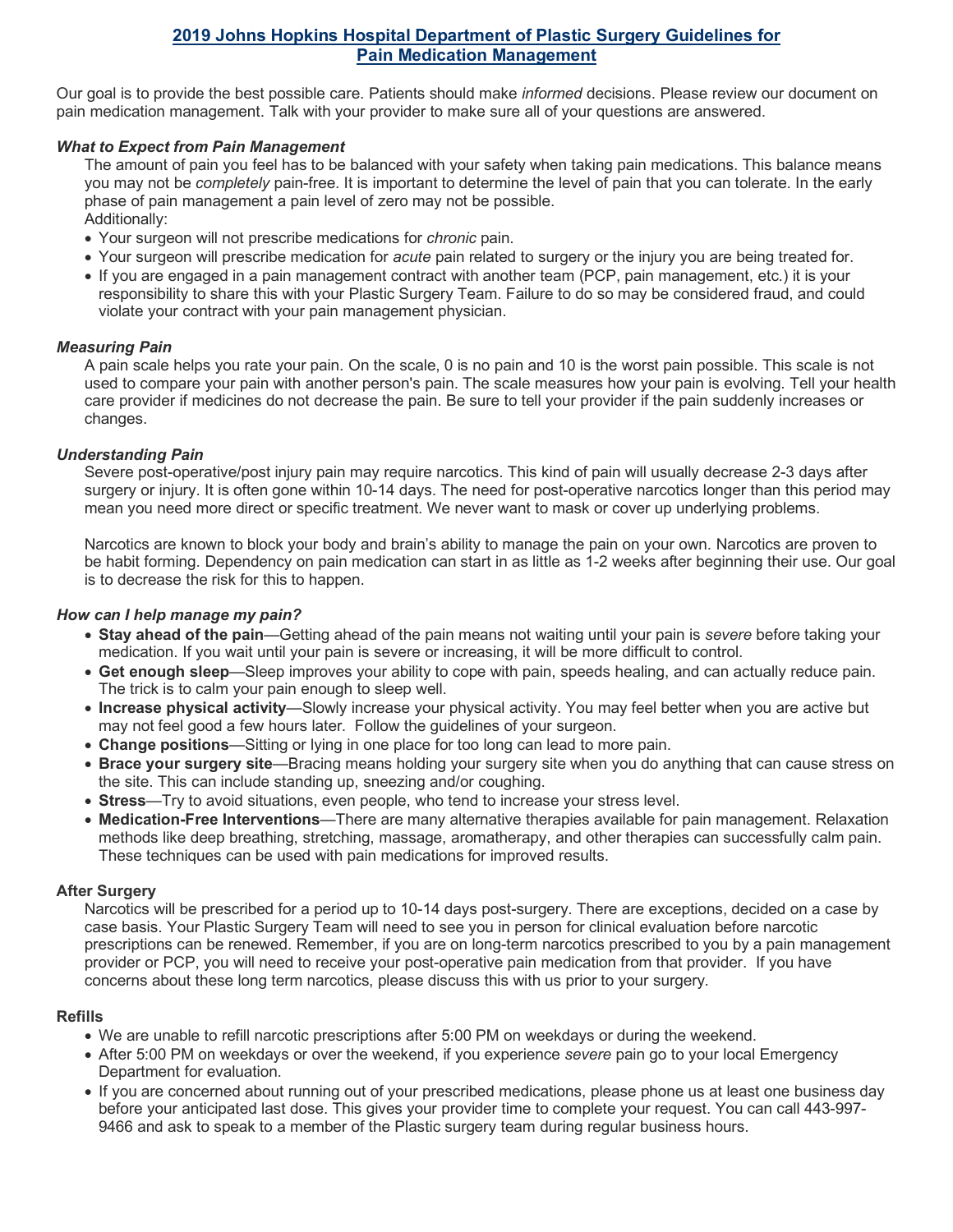# **Medications to Control Pain**

Medicines can help block pain, decrease inflammation, and treat related problems. More than one medication may be used to treat your pain. Medication regimens may change as you feel better, or may need to be changed due to side effects. It is always a good idea to ask your provider about potential side effects.

| <b>MEDICINES</b>                                                                                            | <b>WHAT THEY DO</b>                                                                                                                        | <b>POSSIBLE SIDE EFFECTS</b>                                                                                                                                                                                                    |
|-------------------------------------------------------------------------------------------------------------|--------------------------------------------------------------------------------------------------------------------------------------------|---------------------------------------------------------------------------------------------------------------------------------------------------------------------------------------------------------------------------------|
| <b>Non-Steroidal Anti-Inflammatory</b><br><b>Drugs</b><br>(NSAID <sub>s</sub> )<br>Aspirin<br>Acetaminophen | Reduce pain chemicals at the site<br>of pain.<br>NSAIDs can reduce joint and soft<br>tissue inflammation.                                  | Nausea<br>$\bullet$<br>Stomach pain<br><b>Ulcers</b><br>Indigestion<br><b>Bleeding</b><br>Kidney/Liver problems<br>Certain NSAIDs may increase cardiovascular risk<br>in some patients.<br>Talk with your health care provider. |
| Opioids*<br>(Morphine, Oxycodone, and<br>similar medicines often called<br>"Narcotics")                     | Reduce feelings/perception of<br>pain.<br>Used for moderate to severe pain.                                                                | Nausea<br>Vomitina<br>Itching<br><b>Drowsiness</b><br>Constipation<br>Slowed breathing<br>Addiction                                                                                                                             |
| <b>Other medicines</b><br>(corticosteroids, anti-nausea, anti-<br>depressant, and anti-seizure medicines)   | Reduce swelling, burning or<br>$\bullet$<br>tingling pain.<br>Limit certain side effects of pain<br>medicines, like nausea or<br>vomiting. | Your health care provider will<br>explain the possible side effects of<br>these medicines                                                                                                                                       |
| <b>Anesthetics</b><br>(include lidocaine, benzocaine, and<br>medicines used by anesthesiologists)           | Stop pain signals from reaching<br>the brain by blocking feeling in the<br>treated area.                                                   | Nausea<br>$\bullet$<br>Low blood pressure<br>Fever<br>Slowed breathing<br>Fainting<br>Seizures<br><b>Heart attack</b>                                                                                                           |

**\*Opioids = Narcotics**. Examples include: Oxycodone (Oxycontin, Percocet), Codeine, Hydrocodone (Vicodin), Hydromorphone (Dilaudid) etc. **Opioids have many known side effects** including: drowsiness, dizziness, respiratory depression, constipation, euphoria, agitation, lowered blood pressure and heart rate, nausea, vomiting, pupil constriction, sexual dysfunction, urinary retention, non-allergic itching. **Opioids have many known complications** including: delayed bone healing with prolonged use, decease in testosterone and libido, constipation, respiratory/breathing difficulty, increased dependence, sedation, worsening pain, even death.

#### **Sample Pain Management Plan**

Multimodal pain management is proven effective in providing comfort and minimizing risk after surgery.

We recommend several strategies, including:

- 1. **Rest—**Respect post-operative activity restrictions to avoid pain.
- 2. **Non-opioid Pain Medication**—Acetaminophen (Tylenol), Ibuprofen (Motrin, Advil), Aspirin, Mobic, Celebrex, Naproxen (Aleve, Naprosyn)
- 3. **Complementary Therapies**—Physical therapy, Occupational therapy, Acupuncture, Massage, Behavioral and Cognitive therapy, Nerve blocks, Injections
- 4. **Opioid Pain Medication**—Notice this is *last* on the list, to signify its use as a "rescue" medication for breakthrough pain.

#### **Sample Pain Medication Plan**

**Acetaminophen (Tylenol)** 650mg - 1000 mg every 6 hours

*NOT to exceed 4000 mg / 4 g in a 24 hour period as it can damage the liver.*

**Ibuprofen** 600 mg every 6 hours (may use alternative NSAID if preferred)

Alternate Tylenol and Ibuprofen.

For example, take a dose of Tylenol at 12:00, Ibuprofen at 3:00, and Tylenol again at 6:00, Ibuprofen again at 9:00, etc.

If the above medications do not relieve your pain to a level you can tolerate, add **Oxycodone** 5 mg (or alternate narcotic as prescribed) to help relieve *severe, breakthrough pain only*. Consider taking this medication only on an as needed basis, no sooner than 4-6 hours between doses.

It is likely you will be able to discontinue narcotic pain medications by day 3 post-operatively, or even earlier if possible. If you are unable to decrease or stop taking the narcotic medication within 3-7 days following surgery, please call the office. You many need to be seen at an earlier clinic appointment for evaluation and education about an appropriate tapering schedule. Remember, refills must be provided in person during regular business hours and cannot be done over the phone or on weekends. We cannot guarantee a provider will be available to write a prescription if you arrive at the office without advanced notice.